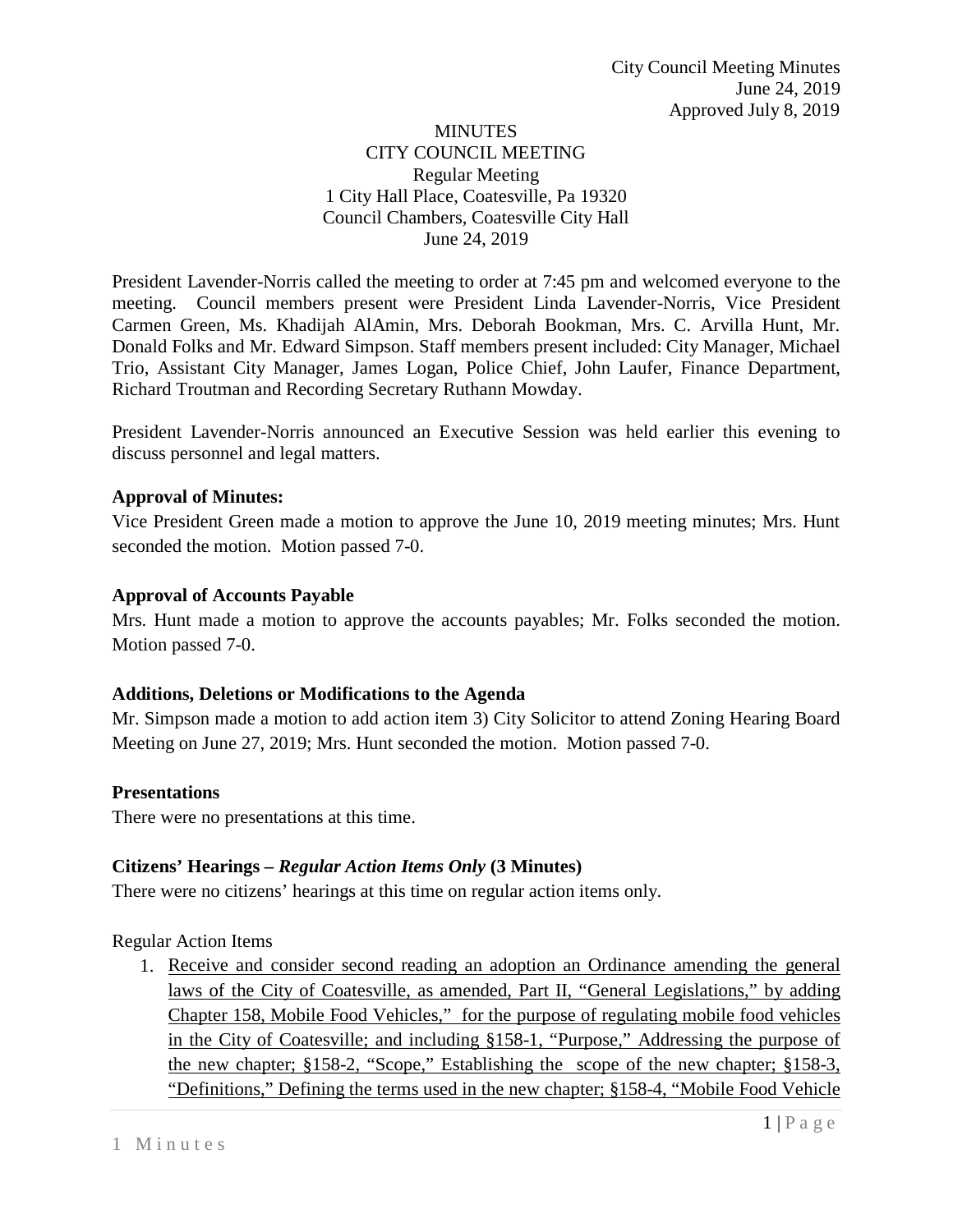License Required," Requiring mobile food vehicles to possess a license in order to operate in the City; §158-5, "Application for License and Fees," Addressing for license and requirements and associated fees; §158-6 "Standards of Operation," Setting forth the standards of operation of mobile food vehicles in the City; §158-7, "Special Event Permit," Addressing special event permit rules; §158-8, "Indemnification of the City; Insurance," Requiring the indemnification of the City and naming the City as an insured; §158-9, "Violations, Enforcement, and Penalties," Establishing liability for violations, the enforcement thereof, and penalties to be imposed for violations of the chapter.

Vice President Green made a motion to approve second reading an adoption an Ordinance amending the general laws of the City of Coatesville, as amended, Part II, "General Legislations," by adding Chapter 158, Mobile Food Vehicles," for the purpose of regulating mobile food vehicles in the City of Coatesville; and including §158-1, "Purpose," Addressing the purpose of the new chapter; §158-2, "Scope," Establishing the scope of the new chapter; §158-3, "Definitions," Defining the terms used in the new chapter; §158-4, "Mobile Food Vehicle License Required," Requiring mobile food vehicles to possess a license in order to operate in the City; §158-5, "Application for License and Fees," Addressing for license and requirements and associated fees; §158-6 "Standards of Operation," Setting forth the standards of operation of mobile food vehicles in the City; §158-7, "Special Event Permit," Addressing special event permit rules; §158-8, "Indemnification of the City; Insurance," Requiring the indemnification of the City and naming the City as an insured; §158-9, "Violations, Enforcement, and Penalties," Establishing liability for violations, the enforcement thereof, and penalties to be imposed for violations of the chapter; Mrs. Bookman seconded the motion. Motion passed 7-0.

- 2. Receive and consider payment no 9. To Veterans Construction and Utility Services Inc in the amount of \$23,523.10 for performing work at Palmer Park Vice President Green made a motion to approve payment No. 9 to Veterans Construction and Utility Services Inc. in the amount o \$23,523.10 for performing work at Palmer Park; Mr. Folk seconded the motion. Motion passed 7-0.
- 3. Receive and consider Solicitor to attend Zoning Hearing Board Meeting on June 27, 2019 Ms. AlAmin made a motion to approve the Solicitor attending and representing the City at the Zoning Hearing Board scheduled on June 27, 2019; Mr. Simpson seconded the motion. Motion passed 7-0.

Vice President Green made a motion to close regular action items; Mrs. Bookman seconded the motion. Motion passed 7-0.

#### **Discussion Item**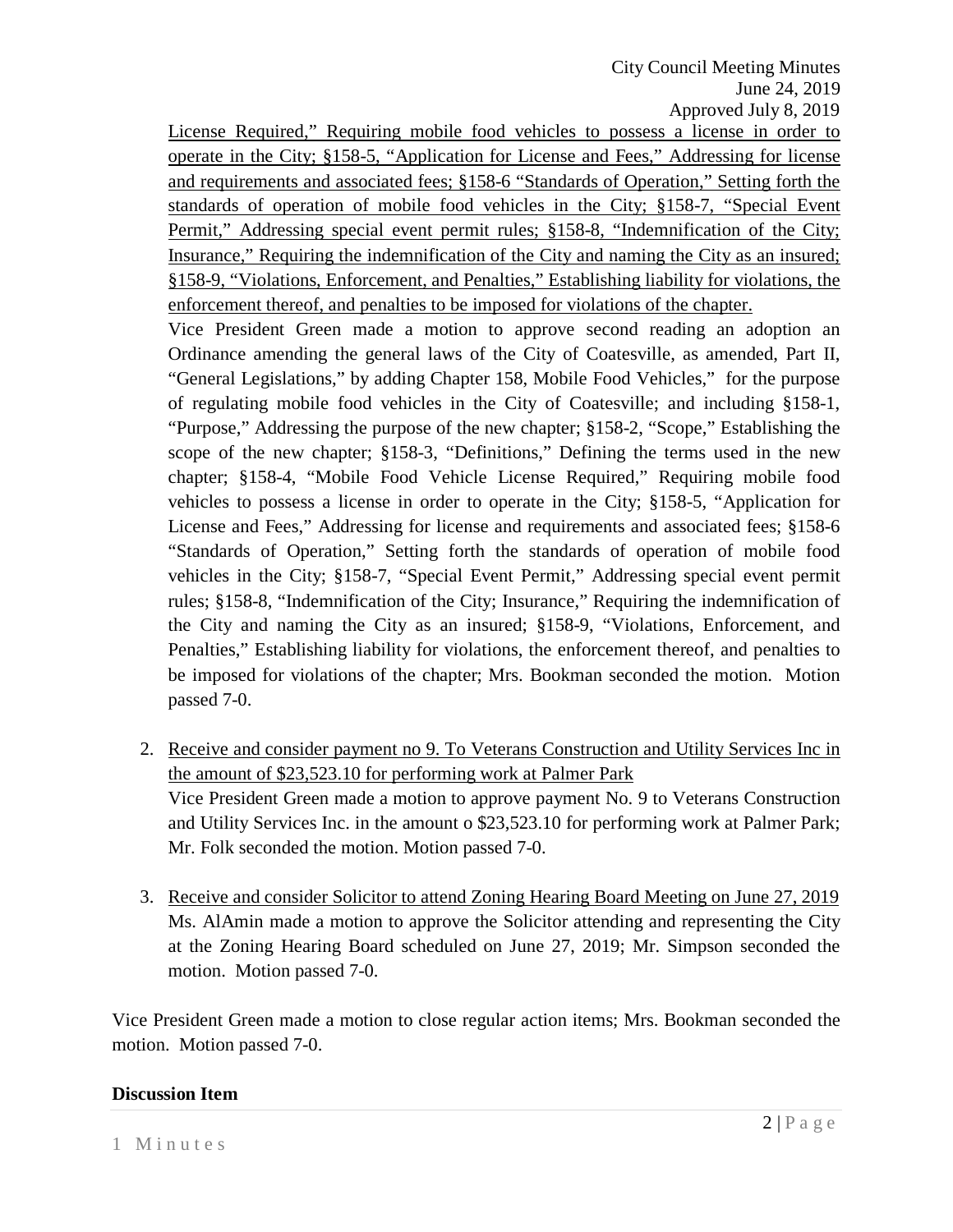1. Meeting Minutes

There were no meeting minutes at this time.

## **Solicitors Report**

Mr. Verwey announced he:

- Continued work on code enforcement and litigation matter.
- Addressed development issue
- Addressed issues related to a liquor license.

## **City Manager's Report**

Mr. Trio announced:

- Route 30 and Route 82 ( $1<sup>st</sup>$  Avenue and Lincoln Highway) re-alignment has begun
	- o Temporary traffic signals will be tentatively up by weekend of June 28, 2019.
	- o Lane restrictions will occur during the process
	- o Water main replacement to be done by PA American on South 1st Avenue and Route 82 and 30. Coordination is necessary to determine how to avoid conflicts between the two work zones.
	- o Permit expiration date extended to June 20, 2020
	- o PennDot Utility Highway Occupancy Permit obtained by PA American for the installation of the water and sewer main installation within the PennDot Right of Way.
- Developers
	- o Flats Baseball Stadium Project
		- Committee has reviewed the Project Scope Analysis
		- $\bullet$  Q & A's have been submitted to Council for their review.
	- o DEPG
	- o Record Bldg. reuse
		- 2019 Economic Development Liquor License had been filed. Additional information from City will be submitted this week.
		- Awaiting response.
	- o 190 W Lincoln Highway
		- RDA selected Nth Solutions. Pending final agreements
		- Applicant will be renovate/expansion plans for technology and manufacturing.
- Zoning Hearing Board
	- $\circ$  91 South 12<sup>th</sup> Avenue filed an application for variance of minimum lot size for a 2 lot subdivision.
- Planning Commission
	- o No new development plans.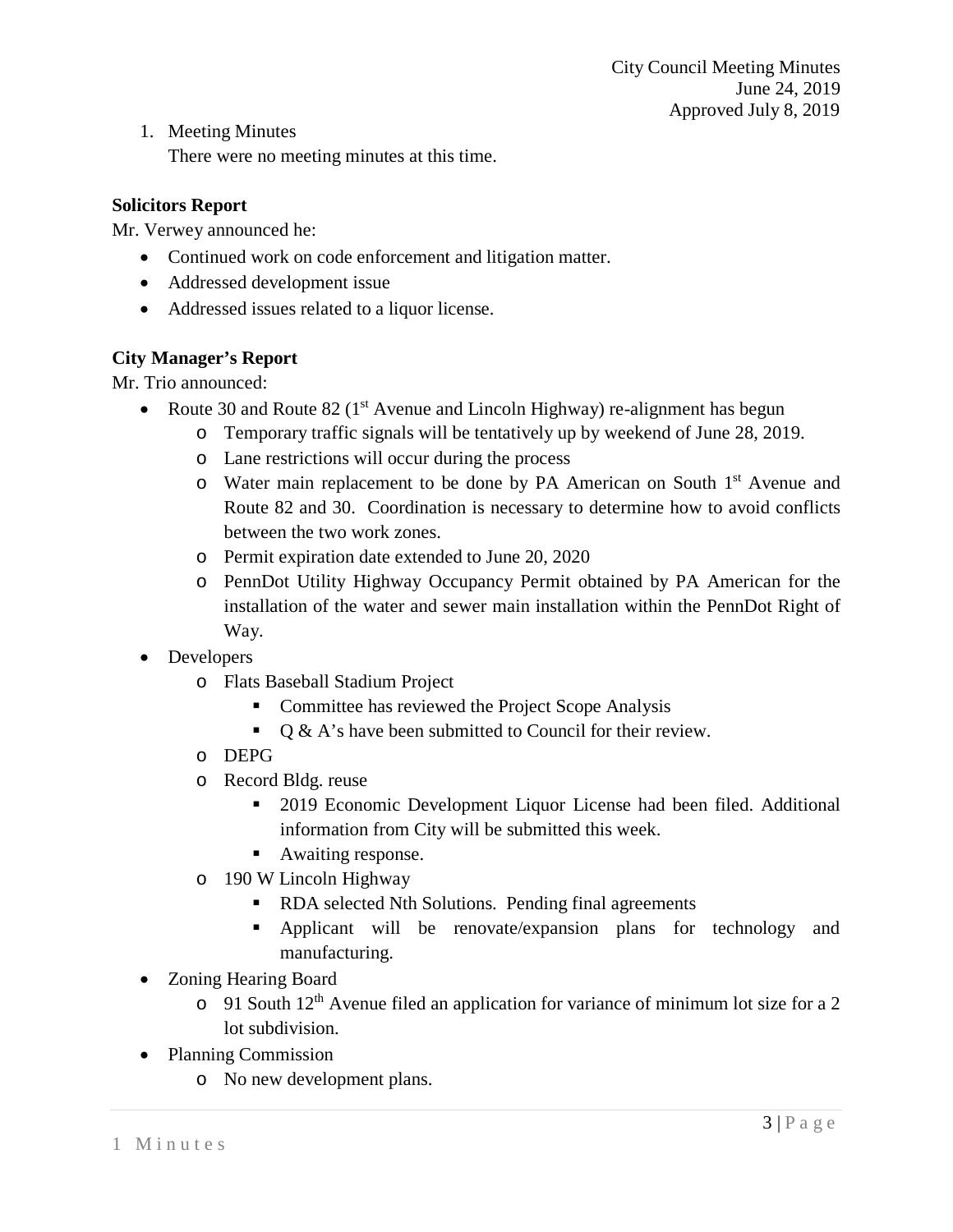- City Wide Parking Program
	- o Addressing overall parking plan for the City. MS. Huntzinger developing a calendar for meetings.
- Code Enforcement
	- o LTL has initiated code inspections for the City.
	- o Continuing interviews for Quality of Life personnel
- City Hall Pending items.
	- o Roof study has been completed no action recommended
	- o Acquiring quotes for security glass and bollards

## **Assistant City Manager Report**

Mr. Logan announced:

- LTL Consultants
	- o Analysis of fees checking to see if comparable to other municipalities
- Unity Day
	- o July  $6^{th}$  Biggest and hottest event.
	- o Live entertainment and kids entertainment
	- o Food trucks
	- o New banner
	- o Thank the committee for their support and the residents.
- Eagle Disposal
	- o Trash issues continue to send Eagle and Public Works out to clean up various issues within the City.
- Channel 66
	- o Up and running
- Welcomed tenant, Representative Dan Williams to the building.

Chief Laufer announced the Coffee with the Chief is cancelled due to the holiday week (4<sup>th</sup> of July being the day after) and the August event will be held at City Hall.

## **Finance Director**

Mr. Troutman announced:

- Good shape ahead of budget in May.
- Implementing new policies and procedures
- Working on a training schedule
- Council will receive monthly instead of quarterly summary
- Numbers are currently good.
- In the accounts payables, any invoices over \$1,000 will be provided to council as each batch is prepared.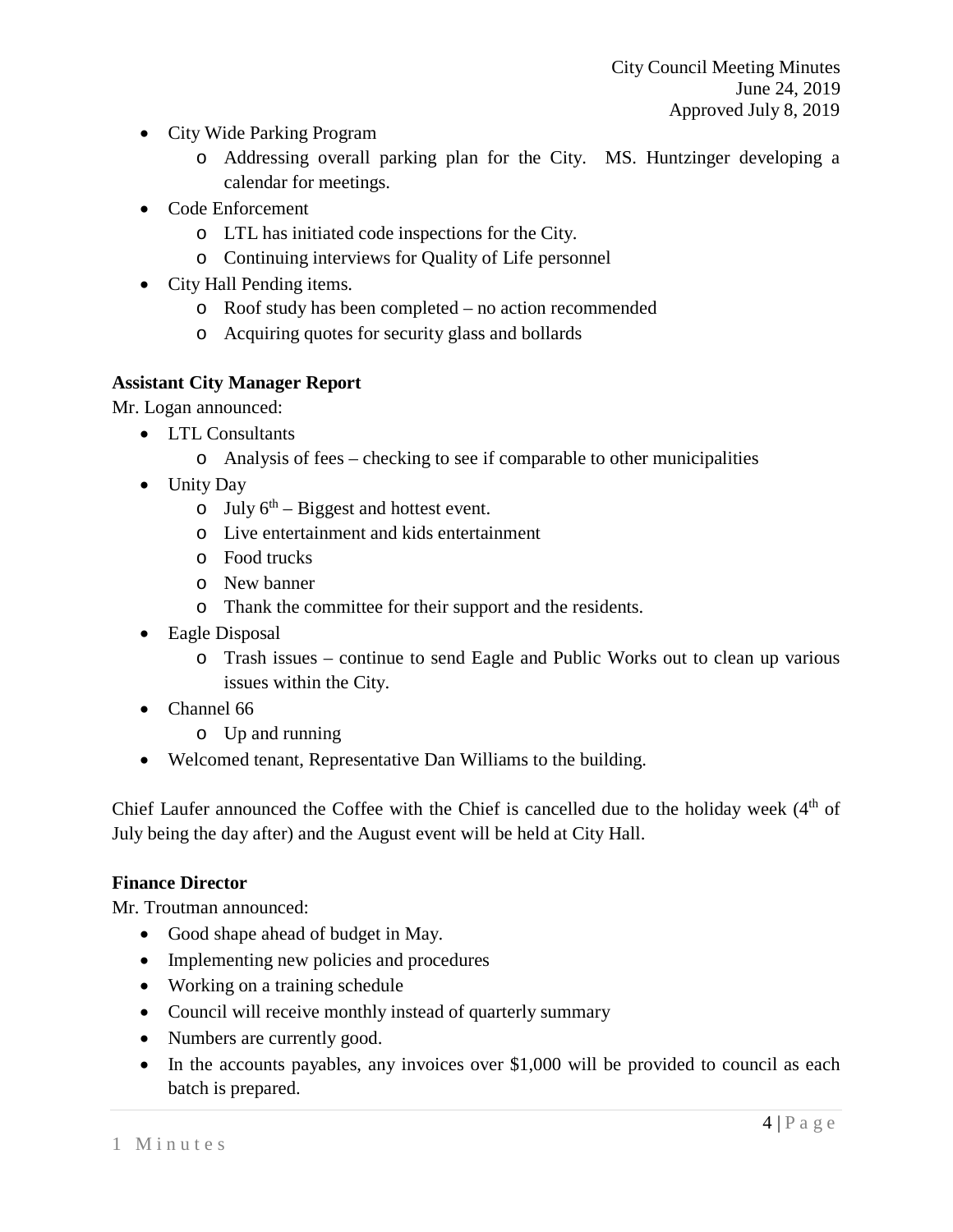### **Citizens' Hearings –** *Non-Agenda Items Only* **(3 Minutes)**

There were no citizens' hearing on non-agenda items at this time.

#### **Special Events**

There were no special events at this time.

### **Council Comments**

Mr. Simpson thanked everyone for attending the meeting. I noticed on one of the bills, do we repair anything ourselves to save any amount of money around here? We just paid \$28.47 each for windshield wipers equaling \$56.94 and then \$35 to put them on. It cost \$90 to get the blades and installation and then spent another \$90 to put a front seat cover on. Its little things like this that, how hard is it to put windshield wiper blades on a vehicle you use every day instead of sending to a garage to get it done, then we are fighting because we can't get our way with certain things. That's crazy! Thank you to everyone for coming out.

Mr. Folks thanked everyone for attending the meeting. The City is looking up and I am so proud to be a Coatesvillian as they say. I see more businesses coming in. I see a lot more happening, it feels good, it's starting to feel good again, and things are looking up. Continue to exurb, continue to clean up after yourself in the City. We have hot zones that need to be addressed, landlords that need to be put out but one day at a time, we need to straighten up our City. Have a good night. God Bless you all.

Mrs. Hunt wished everyone a good evening. Its good to be here. I have two concerns to talk about. Last summer, we were blessed with the new basketball court on Elm Street. We had a dedication. I thought we had cleared up the parking lot of the cars so the basketball court could use that space. . It's not really a parking lot, just cars have been parking there. The basketball court is now on the edge of the road from where it was, down the street. There could be a quick accident with a child. I had a parent stop by my office to talk about t. I don't know if we can look inti that or what right we have to stop people from parking in that area, if that is something we can enforce or not, especially during the summer months. When that ball rolls, they go right up after it. If we can look into that Chief. The second thing is the clean-up in the City before Unity Day. Do we have anything planned? There is grass in the sidewalks and trees along the fences at Gateway. It just looks bad when you drive thru town. The Downtown looks bad right now. Hopefully, we have something planned to clean it up. The cleaning should be an ongoing thing to keep the community alive. Thank you so much and have a good night.

Ms. AlAmin thanked everyone for attending the meeting. Safe travels home to everyone.